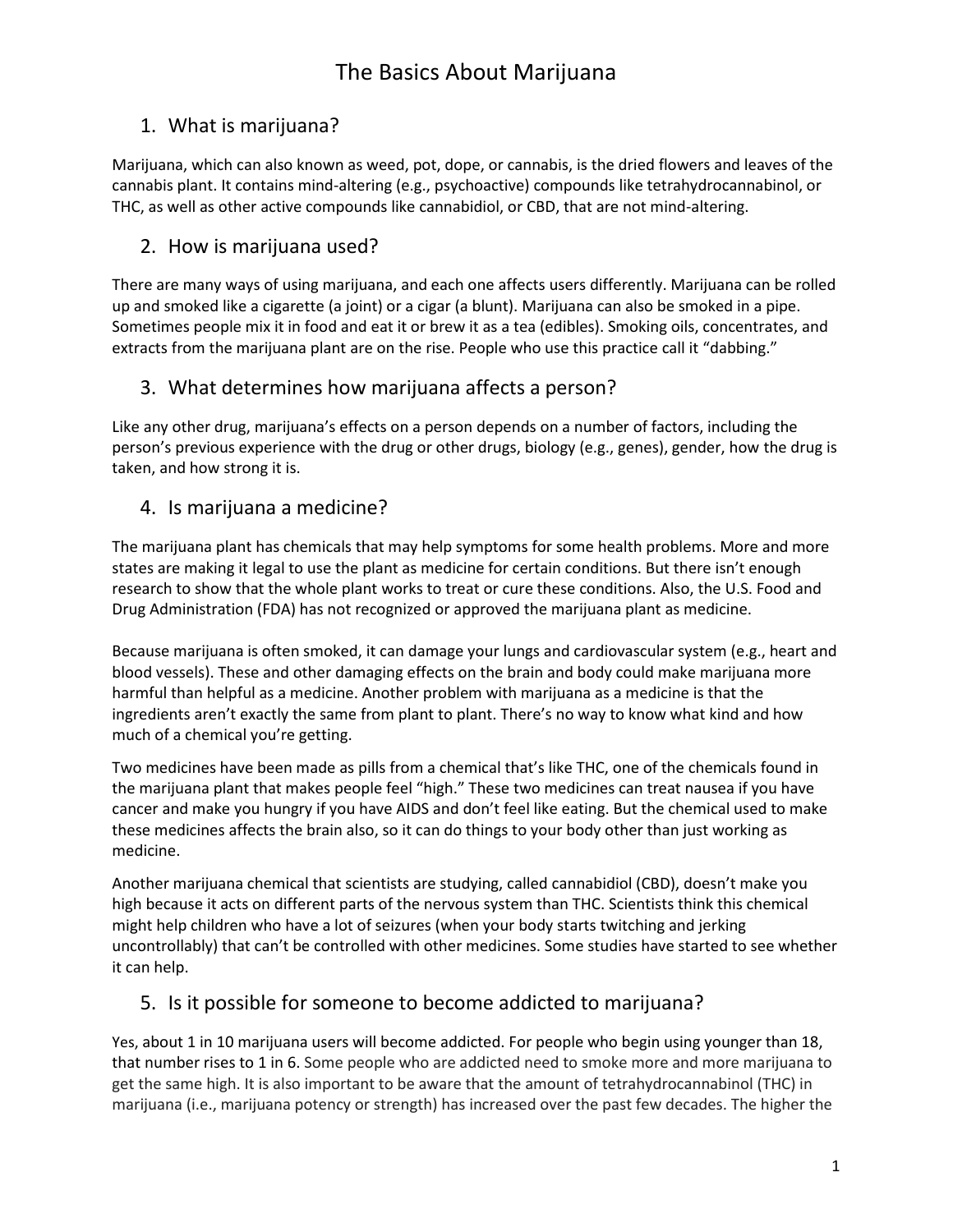THC content, the stronger the effects on the brain. In addition, some methods of using marijuana (e.g., dabbing, edibles) may deliver very high levels of THC to the user. Researchers do not yet know the full extent of the consequences when the body and brain (especially the developing brain) are exposed to high concentrations of THC or how recent increases in potency affect the risk of someone becoming addicted.

## 6. How do I know if I'm addicted?

Some of the signs that someone might be addicted to marijuana include:

- Trying, but failing to quit using marijuana.
- Giving up important activities with friends and family in favor of using marijuana.
- Using marijuana even when it is known that it causes problems at home, school, or work.

Compared to marijuana users who are not addicted, people who are addicted to marijuana are at a higher risk of the negative consequences of using the drug, such as problems with attention, memory, and learning. For more information visit CDC's section on [addiction,](https://www.cdc.gov/marijuana/health-effects.htm#addiction) please visit, <https://www.cdc.gov/marijuana/health-effects.htm#addiction> or the National Institute on Drug Abuse's pages on addiction science at [https://www.drugabuse.gov/related-topics/addiction-science.](https://www.drugabuse.gov/related-topics/addiction-science)

## 7. What are the health risks of using marijuana?

#### *a.* **Brain Health**

Marijuana use directly affects the brain — specifically the parts of the brain responsible for memory, learning, attention, decision making, coordination, emotions, and reaction time.

#### *b.* **Cancer**

Marijuana and cannabinoids (the active chemicals in marijuana that cause drug-like effects throughout the body, including the central nervous system and the immune system). The main active cannabinoid in marijuana is delta-9-THC. Another active cannabinoid is cannabidiol (CBD), which may relieve pain and lower inflammation without causing the "high" of delta-9-THC. Although marijuana and cannabinoids have been studied with respect to managing side effects of cancer and cancer therapies, there are no ongoing clinical trials of marijuana or cannabinoids in treating cancer in people. Studies so far have not shown that cannabinoids help control or cure the disease. And like many other drugs, marijuana can cause side effects and complications.

#### c. **Chronic Pain**

Even though pain management is one of the most common reasons people use medical marijuana in the U.S., there is limited evidence that marijuana works to treat most types of chronic pain. A few studies have found that marijuana can be helpful in treating neuropathic pain (pain caused by damaged nerves). However, more research is needed to know if marijuana is any better or any worse than other options for managing chronic pain.

#### d. **Heart Health**

Using marijuana makes the heart beat faster. It could also lead to increased risk of stroke and heart disease. However, most of the scientific studies linking marijuana to heart attacks and strokes are based on reports from people who smoked it. Smoked marijuana delivers THC and other cannabinoids to the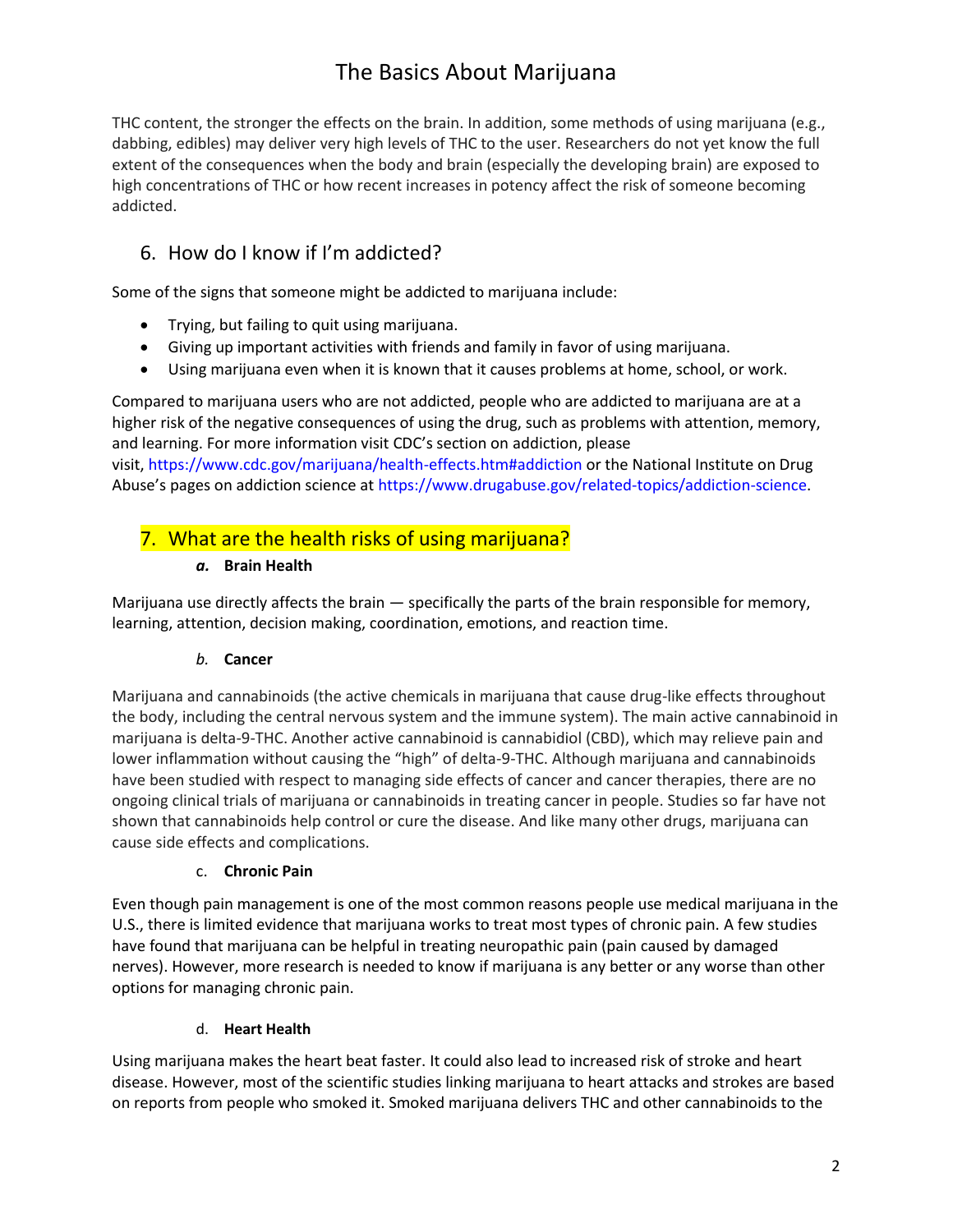body, but it also delivers harmful substances to users and those close by, including many of the same substances found in tobacco smoke, which are harmful to the lungs and cardiovascular system. So it's hard to separate the effects of the compounds in marijuana on the cardiovascular system from the hazards posed by the irritants and other chemicals contained in the smoke. More research is needed to understand the full impact of marijuana use on the circulatory system to determine if marijuana use leads to higher risk of death from these causes.

#### e. **Lung Health**

How marijuana affects lung health is determined by how it's consumed. In many cases, marijuana is smoked in the form hand-rolled cigarettes (joints), in pipes or water pipes (bongs), in bowls, or in blunts—emptied cigars that have been partly or completely refilled with marijuana. Smoked marijuana, in any form, can harm lung tissues and cause scarring and damage to small blood vessels. Smoke from marijuana contains many of the same toxins, irritants, and carcinogens as tobacco smoke. Smoking marijuana can also lead to a greater risk of bronchitis, cough, and phlegm production. These symptoms generally improve when marijuana smokers quit.

#### *Secondhand marijuana smoke and Children*

The known health risks of secondhand exposure to cigarette smoke—to the heart or lungs, for instance—raise questions about whether secondhand exposure to marijuana smoke poses similar health risks. While there is very little data on the health consequences of breathing secondhand marijuana smoke, there is concern that it could cause harmful health effects, including among children.

Recent studies have found strong associations between those who said there was someone in the home who used marijuana or a caretaker who used marijuana and the child having detectable levels of THC  $$ the psychoactive ingredient in marijuana. Children exposed to the psychoactive compounds in marijuana are potentially at risk for negative health effects, including developmental problems for babies whose mothers used marijuana while pregnant. Other research shows that marijuana use during adolescence can impact the developing teenage brain and cause problems with attention, motivation, and memory.

#### **f. Mental Health**

Marijuana use, especially frequent (daily or near daily) use and use in high doses, can cause disorientation, and sometimes cause unpleasant thoughts or feelings of anxiety and paranoia. Marijuana users are significantly more likely than nonusers to develop temporary psychosis (not knowing what is real, hallucinations and paranoia) and long-lasting mental disorders, including schizophrenia (a type of mental illness where people might see or hear things that aren't really there).

#### **g. Poisoning**

Edibles, or food and drink products infused with marijuana and eaten, have some different risks than smoking marijuana, including a greater risk of poisoning. Unlike smoked marijuana, edibles can:

- Take from 30 minutes to 2 hours to take effect. So some people eat too much, which can lead to poisoning and/or serious injury.
- Cause effects that last longer than expected depending on the amount, the last food eaten, and medications or alcohol used at the same time.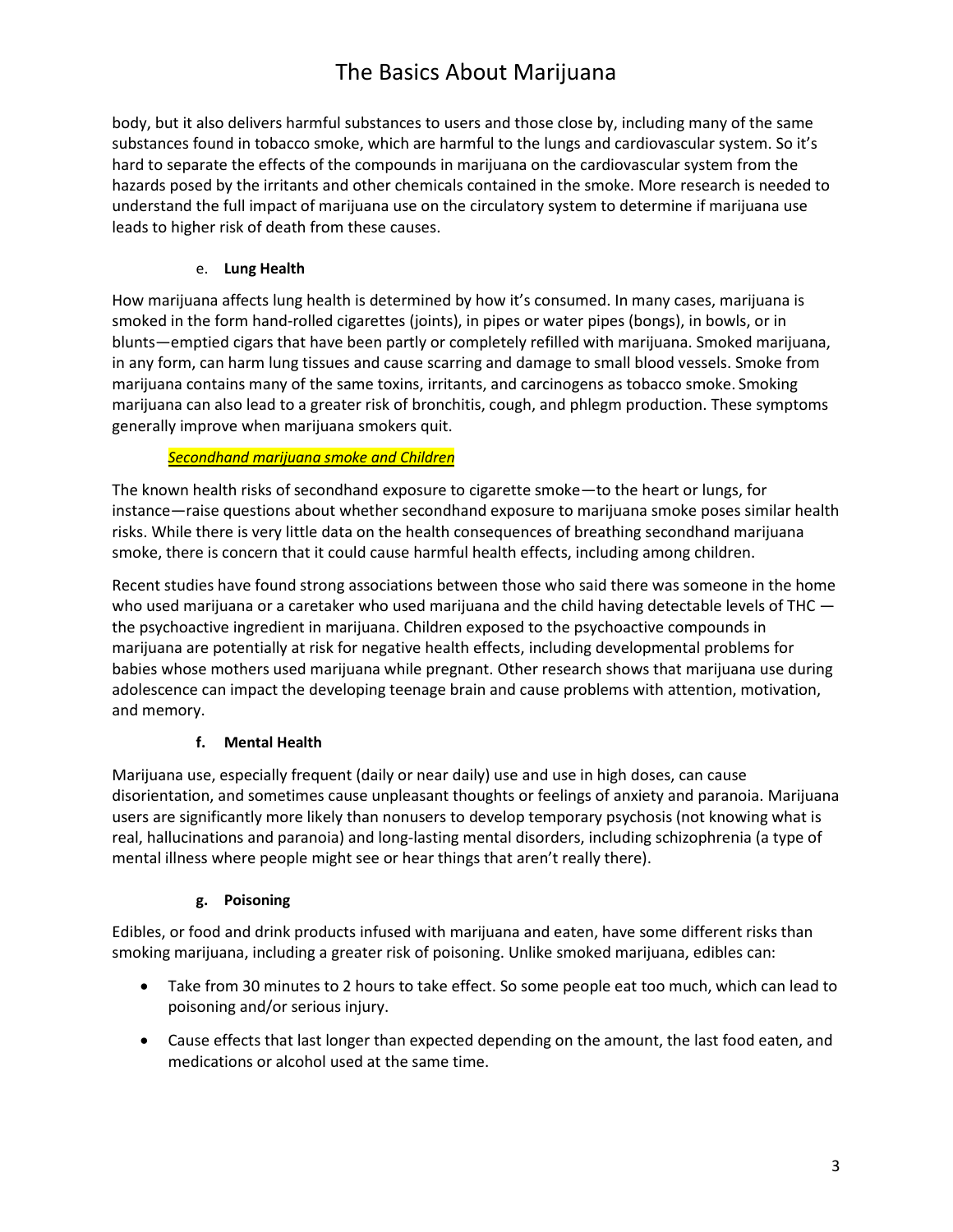• Be very difficult to measure. The amount of THC, the active ingredient in marijuana, is very difficult to measure and is often unknown in edible products. Many users can be caught offguard by the strength and long-lasting effects of edibles.

## 8. Is it possible to "overdose" or have a "bad reaction" to marijuana?

A fatal overdose is unlikely, but that doesn't mean marijuana is harmless. The signs of using too much marijuana are similar to the typical effects of using marijuana, but more severe. These signs may include extreme confusion, anxiety, paranoia, panic, fast heart rate, delusions or hallucinations, increased blood pressure, and severe nausea or vomiting. In some cases, these reactions can lead to unintentional injury such as a motor vehicle crash, fall, or poisoning.

## 9. What are the effects of mixing marijuana with alcohol, tobacco, & prescription drugs?

Using alcohol and marijuana at the same time is likely to result in greater impairment than when using either one alone. Using marijuana and tobacco at the same time may also lead to increased exposure to harmful chemicals, causing greater risks to the lungs, and the cardiovascular system. Also, be aware that marijuana may change how prescription drugs work. Always talk with your doctor about any medications you are taking or thinking about taking and possible side effects when mixed with other things like marijuana.

## 10.Does marijuana use lead to other drug use?

The concept of marijuana as a "gateway drug"—where using marijuana leads a person to use other drugs—generates a lot of disagreement. Researchers haven't found a definite answer yet. However, most people who use marijuana do not go on to use other, "harder" drugs.

It is important to remember that people of any age, sex, or economic status can become addicted to marijuana or other drugs. Things that can affect the likelihood of substance use include:

- Family history
- Having another mental health illness (such as anxiety or depression)
- Peer pressure
- Loneliness or social isolation.
- Lack of family involvement
- Drug availability
- Socioeconomic status

## 11.How harmful is K2/Spice (synthetic marijuana or synthetic cannabinoids)?

Synthetic cannabinoids (e.g., synthetic marijuana, K2, Spice, Spike)—or plants sprayed with unknown chemicals—are dangerous and unpredictable. Synthetic cannabinoids are not marijuana, but like THC, they bind to the same cannabinoid receptors in the brain and other organs.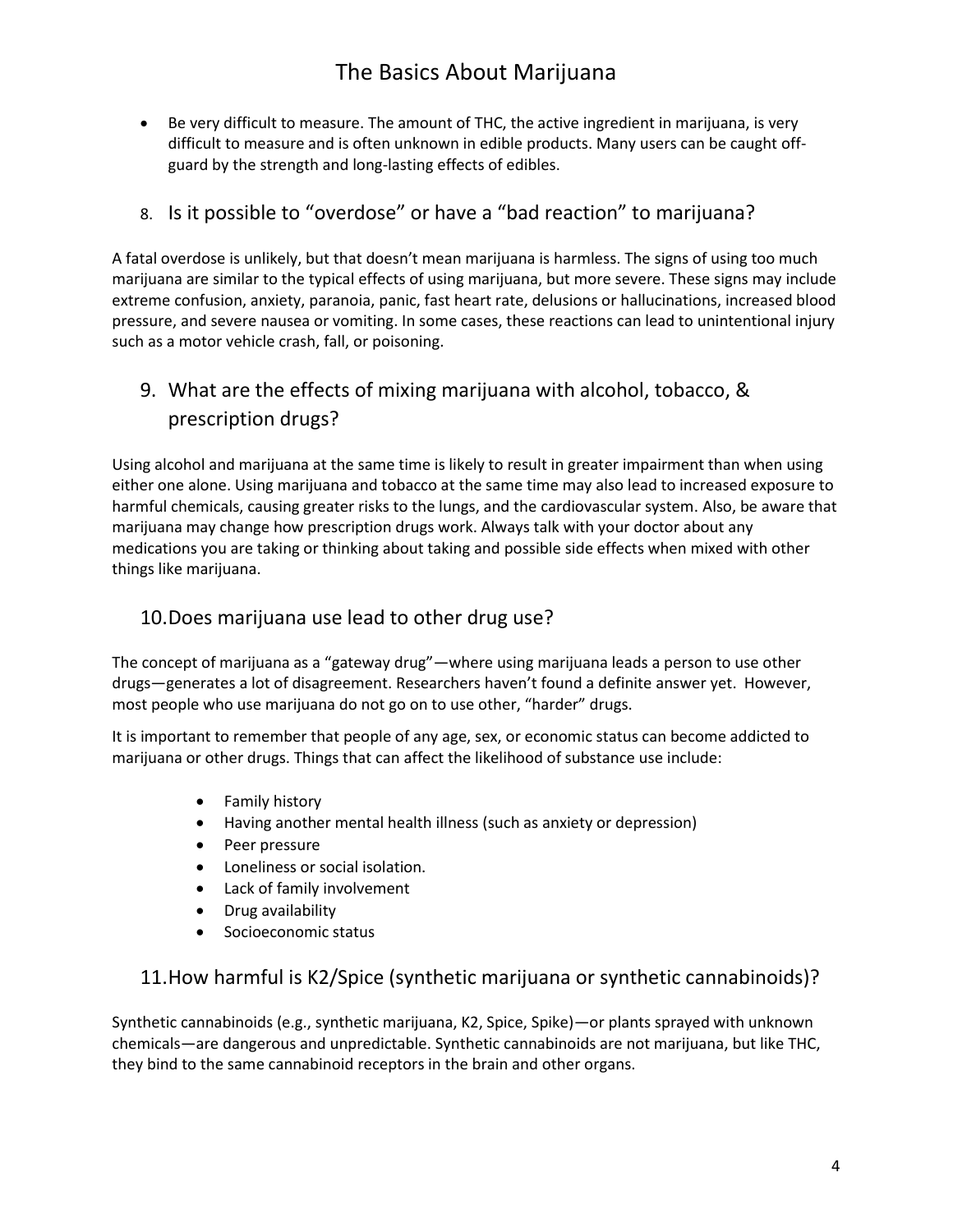Research shows that synthetic cannabinoids affect the brain much more powerfully than marijuana creating unpredictable and, in some cases, life-threatening effects including nausea, anxiety, paranoia, brain swelling, seizures, hallucinations, aggression, heart palpitations, and chest pains. For additional questions around synthetic cannabinoids, visit [CDC's National Center for Environmental Health page on](https://www.cdc.gov/nceh/hsb/synthetic_marijuana.htm)  [synthetic marijuana](https://www.cdc.gov/nceh/hsb/synthetic_marijuana.htm) [\(https://www.cdc.gov/nceh/hsb/synthetic\\_marijuana.htm\)](https://www.cdc.gov/nceh/hsb/synthetic_marijuana.htm) or the National Institute [on Drug Abuse](file:///C:/Users/aarontjennings/Downloads/National%20Institute%20on%20Drug%20Abuse) [\(https://www.drugabuse.gov/publications/drugfacts/synthetic-cannabinoids-k2spice\)](https://www.drugabuse.gov/publications/drugfacts/synthetic-cannabinoids-k2spice) page on synthetic marijuana.

## 12. Can secondhand marijuana smoke affect nonsmokers, including children?

Secondhand marijuana smoke contains tetrahydrocannabinol (THC), the chemical responsible for most of marijuana's psychological effects, and many of the same toxic chemicals in smoked tobacco.

Smoked marijuana has many of the same cancer-causing substances as smoked tobacco, but there are still a lot of unanswered questions around secondhand marijuana smoke exposure and its impact on chronic diseases such as heart disease, cancer, and lung diseases.

## 13. How is eating and drinking foods that contain marijuana (edibles) different from smoking marijuana?

Because marijuana contains tetrahydrocannabinol (THC), there are health risks associated with using marijuana regardless of the how it is used. Some of these negative effects include having difficulty thinking and problem-solving, having problems with memory, learning and maintaining attention and demonstrating impaired coordination. However, some risks may differ by the way it is used.

Smoke from marijuana contains many of the same toxins, irritants, and carcinogens as tobacco smoke. Smoking marijuana can lead to a greater risk of bronchitis, cough, and phlegm production. Whereas, edibles, which take longer to digest, take longer to produce an effect. Therefore, people may consume more to feel the effects faster. This may lead to people consuming very high doses and result in negative effects like anxiety, paranoia and, in rare cases, an extreme psychotic reaction (e.g. delusions, hallucinations, talking incoherently, and agitation).

## 14. It's legal in many states, so doesn't that mean marijuana is safe?

The fact that it's legal does not mean that it is safe.

- Heavy marijuana use (daily or near-daily) can do damage to memory, learning, and attention, which can last a week or more after the last time someone used.
- Using marijuana during pregnancy or while breastfeeding may harm the baby, just like alcohol or tobacco.
- Marijuana use has been linked to anxiety, depression, and schizophrenia, but scientists don't yet know whether it directly causes these diseases.
- Smoking any product, including marijuana, can damage your lungs and cardiovascular system.



\* Questions and answers are sourced from the Center for Disease Control and Prevention -- cdc.gov/marijuana